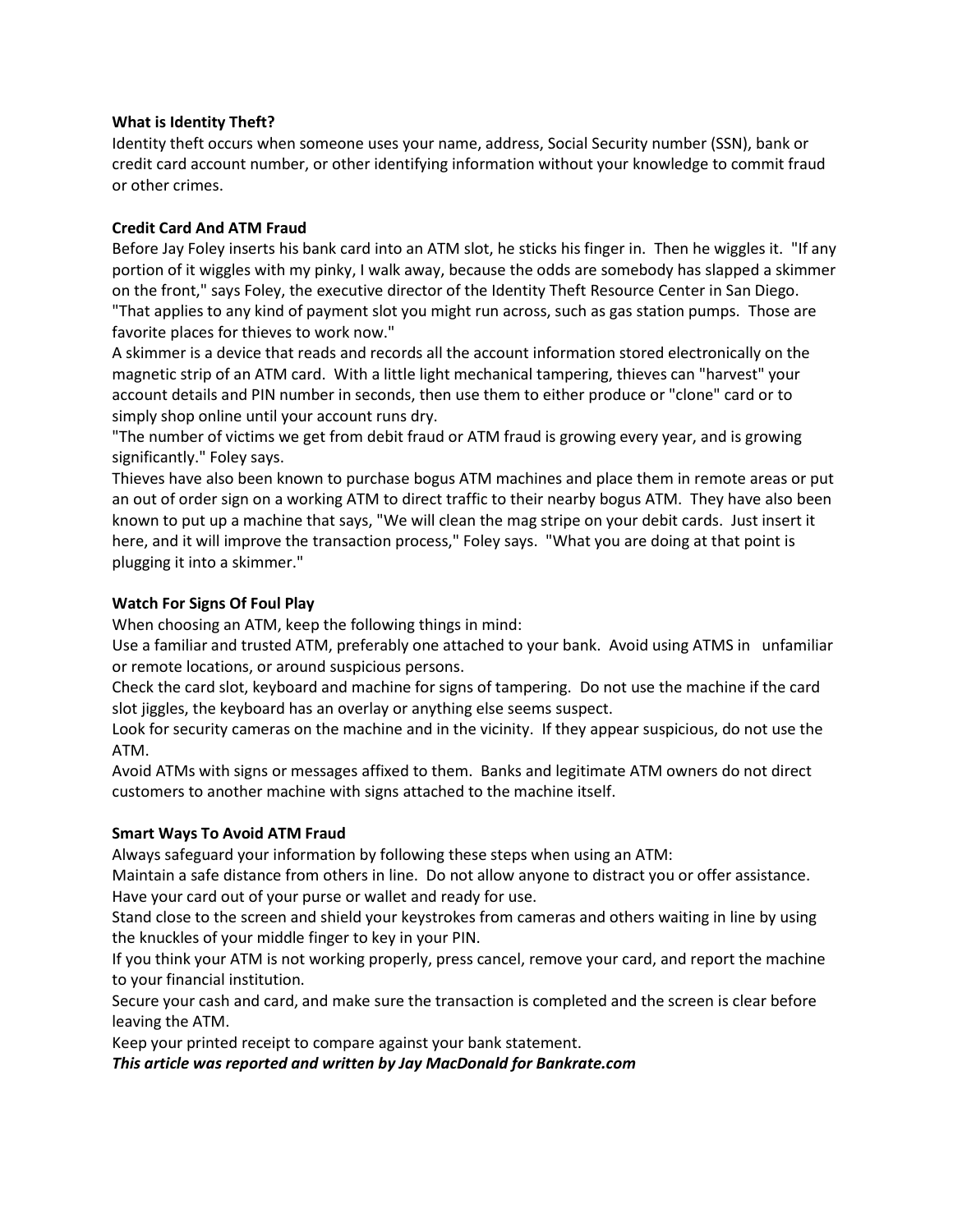## **Protecting Your Identity**

The number of Americans who have experienced identity theft has surpassed 27 million, with the incidence rate increasing every year. Substantial measures are in place at USFCU to protect your identity and your accounts against theft and fraud. For example, stringent credit union privacy policies protect your personal information. Password protection for online transactions helps assure online security. When using our online services, you develop a password that only you know. Encryption of online transactions converts your information into secure code, protecting you against hackers.

## **How to Guard Against ID Theft**

Maximum security is possible *only with your help.* Here's what you can do to stop these crimes before they happen:

- 1. **Do not give out financial information** such as checking and credit card numbers, or your Social Security number, unless you initiated the transaction/conversation.
- 2. **Shred any pre-approved credit card offers, financial statements, and receipts** before you throw them out.
- 3. **Report lost or stolen checks immediately.**
- 4. **Notify USFCU of suspicious phone inquiries** such as those asking for account information to "verify a statement or fraud activity" or "award a prize."
- 5. **Be creative when you select a password.** Don't be obvious like using the last four digits of your social security number, phone number, address, birth date or any format that could easily be decoded by thieves.
- 6. **Memorize all passwords and PIN numbers** so no one can see them in writing.
- 7. **Remove mail promptly from your mailbox.** Identity thieves raid mailboxes for credit card offers and financial statements. Put outgoing mail into a secure, official Postal Service collection box.
- 8. **Keep a list or photocopies** of all information & cards you carry in your wallet or purse. Store this information in a secure location.
- 9. **Keep your birth certificate and social security card in a safe deposit box.** Carry those items with you only on the days you need them.
- 10. **Review your credit report each year**. If someone is applying for credit in your name and you haven't noticed any warning signs, a copy of your credit report may help point this out. You can obtain a free credit report once a year from each of the credit reporting agencies – Experian, Equifax, and Trans Union. **Online a[t www.annualcreditreport.com](http://www.usfcu.org/ASP/outside_link.asp?to=http://www.annualcreditreport.com/) or toll free at 877.322.8228**.

# **What to do if you are a Victim**

- 1. Contact your credit card company, USFCU, and any other financial institutions you may have and close your accounts. The FBI suggests that you put passwords (not your mother's maiden name) on any new accounts you open.
- 2. Call the three major credit bureaus (numbers listed below) to tell them your identity has been stolen. Request that a "fraud alert" be placed on your file and that no new credit be granted without your approval.

 EQUIFAX: 800-525-6285 EXPERIAN: 888-397-3742 TRANS UNION: 800-680-7289

- 3. Call the Social Security Fraud Hotline: 800-269-0271
- 4. Contact the Federal Trade Commission (FTC) theft hotline: 877-438-4338 or [www.consumer.gov/idtheft](http://www.usfcu.org/ASP/outside_link.asp?to=http://www.consumer.gov/idtheft)